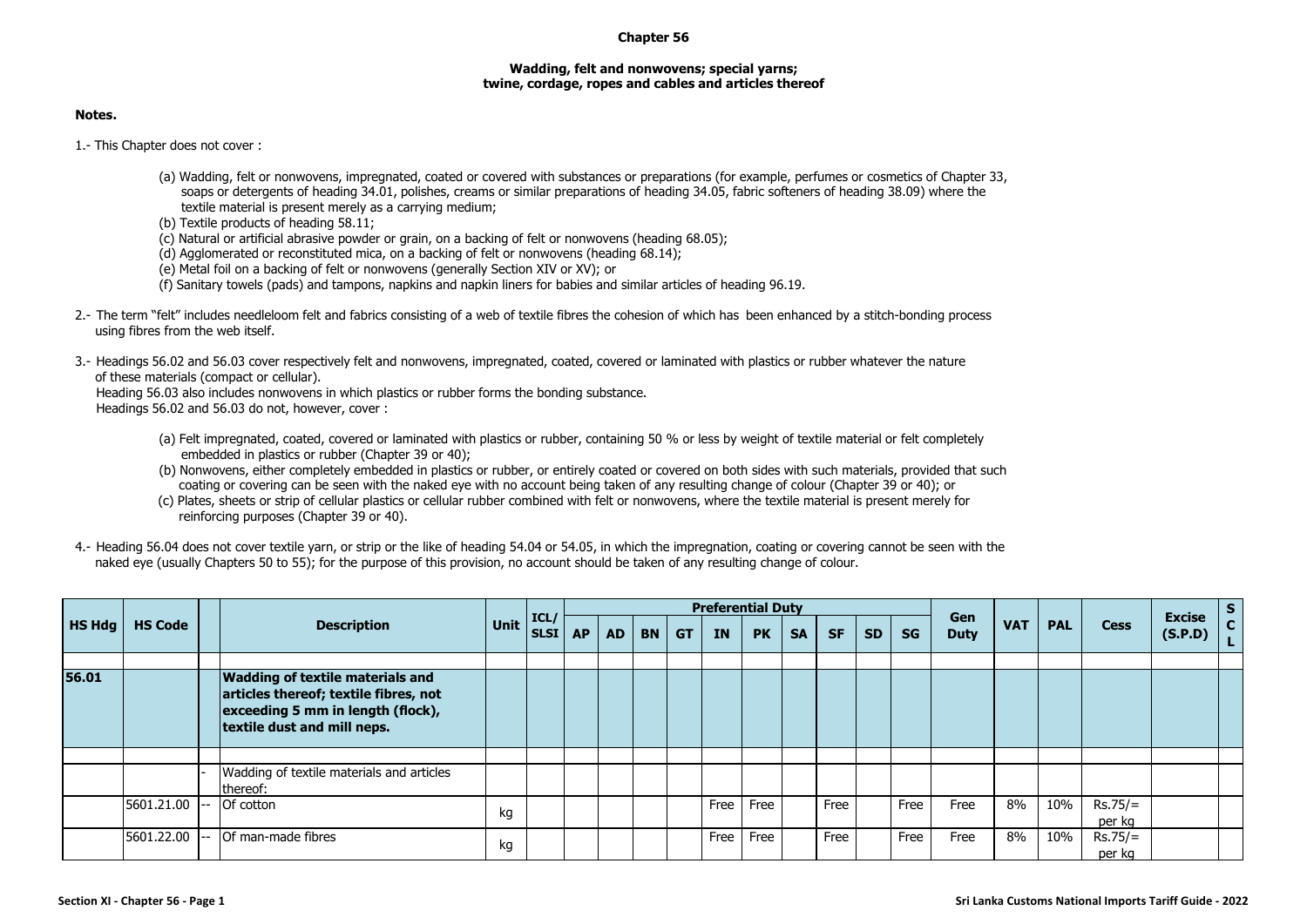|               |                | <b>Description</b>                                                                                                                                                                     | Unit | ICL/<br>SLSI <sup> </sup> |           |           |           |           |           | <b>Preferential Duty</b> |           |           |           |           |                    |            |            |                     |                          | $\mathsf S$                  |
|---------------|----------------|----------------------------------------------------------------------------------------------------------------------------------------------------------------------------------------|------|---------------------------|-----------|-----------|-----------|-----------|-----------|--------------------------|-----------|-----------|-----------|-----------|--------------------|------------|------------|---------------------|--------------------------|------------------------------|
| <b>HS Hdg</b> | <b>HS Code</b> |                                                                                                                                                                                        |      |                           | <b>AP</b> | <b>AD</b> | <b>BN</b> | <b>GT</b> | <b>IN</b> | <b>PK</b>                | <b>SA</b> | <b>SF</b> | <b>SD</b> | <b>SG</b> | Gen<br><b>Duty</b> | <b>VAT</b> | <b>PAL</b> | <b>Cess</b>         | <b>Excise</b><br>(S.P.D) | $\mathbf{C}$<br>$\mathbf{L}$ |
|               |                |                                                                                                                                                                                        |      |                           |           |           |           |           |           |                          |           |           |           |           |                    |            |            |                     |                          |                              |
|               | 5601.29.00     | Other                                                                                                                                                                                  | kg   |                           |           |           |           |           | Free      | Free                     |           | Free      |           | Free      | Free               | 8%         | 10%        | $Rs.75/=$<br>per kg |                          |                              |
|               | 5601.30.00     | Textile flock and dust and mill neps                                                                                                                                                   | kg   |                           |           |           |           |           | Free      | Free                     |           | Free      |           | Free      | Free               | 8%         | 10%        | $Rs.75/=$<br>per kg |                          |                              |
| 56.02         |                | Felt, whether or not impregnated,<br>coated, covered or laminated.                                                                                                                     |      |                           |           |           |           |           |           |                          |           |           |           |           |                    |            |            |                     |                          |                              |
|               |                |                                                                                                                                                                                        |      |                           |           |           |           |           |           |                          |           |           |           |           |                    |            |            |                     |                          |                              |
|               | 5602.10.00     | Needleloom felt and stitch-bonded fibre<br>fabrics                                                                                                                                     | kg   |                           |           |           |           |           | Free      | Free                     |           | Free      |           | Free      | Free               | 8%         | 10%        |                     |                          |                              |
|               |                | Other felt, not impregnated, coated, covered<br>or laminated :                                                                                                                         |      |                           |           |           |           |           |           |                          |           |           |           |           |                    |            |            |                     |                          |                              |
|               | 5602.21.00     | Of wool or fine animal hair                                                                                                                                                            | kg   |                           |           |           |           |           | Free      | Free                     |           | Free      |           | Free      | Free               | 8%         | 10%        |                     |                          |                              |
|               | 5602.29.00     | Of other textile materials                                                                                                                                                             | kg   |                           |           |           |           |           | Free      | Free                     |           | Free      |           | Free      | Free               | 8%         | 10%        |                     |                          |                              |
|               | 5602.90.00     | Other                                                                                                                                                                                  | kg   |                           |           |           |           |           | Free      | Free                     |           | Free      |           | Free      | Free               | 8%         | 10%        |                     |                          |                              |
|               |                |                                                                                                                                                                                        |      |                           |           |           |           |           |           |                          |           |           |           |           |                    |            |            |                     |                          |                              |
| 56.03         |                | Nonwovens, whether or not<br>impregnated, coated, covered or<br>laminated.                                                                                                             |      |                           |           |           |           |           |           |                          |           |           |           |           |                    |            |            |                     |                          |                              |
|               |                |                                                                                                                                                                                        |      |                           |           |           |           |           |           |                          |           |           |           |           |                    |            |            |                     |                          |                              |
|               |                | Of man-made filaments :                                                                                                                                                                |      |                           |           |           |           |           |           |                          |           |           |           |           |                    |            |            |                     |                          |                              |
|               | 5603.11.00     | Weighing not more than 25 $q/m^2$                                                                                                                                                      | kg   |                           |           |           |           |           | Free      | Free                     |           | Free      |           | Free      | Free               | 8%         | 10%        |                     |                          |                              |
|               | 5603.12.00     | Weighing more than 25 g/m <sup>2</sup> but not more<br>than 70 $q/m^2$                                                                                                                 | kg   |                           |           |           |           |           | Free      | Free                     |           | Free      |           | Free      | Free               | 8%         | 10%        |                     |                          |                              |
|               | 5603.13.00     | Weighing more than 70 g/m <sup>2</sup> but not more<br>than 150 $q/m^2$                                                                                                                | kg   |                           |           |           |           |           | Free      | Free                     |           | Free      |           | Free      | Free               | 8%         | 10%        |                     |                          |                              |
|               | 5603.14.00     | Weighing more than 150 $g/m^2$                                                                                                                                                         | kg   |                           |           |           |           |           | Free      | Free                     |           | Free      |           | Free      | Free               | 8%         | 10%        |                     |                          |                              |
|               |                | Other:                                                                                                                                                                                 |      |                           |           |           |           |           |           |                          |           |           |           |           |                    |            |            |                     |                          |                              |
|               | 5603.91.00     | Weighing not more than 25 $g/m^2$                                                                                                                                                      | kg   |                           |           |           |           |           | Free      | Free                     |           | Free      |           | Free      | Free               | 8%         | 10%        |                     |                          |                              |
|               | 5603.92.00     | Weighing more than 25 $g/m^2$ but not more<br>than 70 $q/m^2$                                                                                                                          | kg   |                           |           |           |           |           | Free      | Free                     |           | Free      |           | Free      | Free               | 8%         | 10%        |                     |                          |                              |
|               | 5603.93.00     | Weighing more than 70 g/m <sup>2</sup> but not more<br>than 150 $q/m^2$                                                                                                                | kg   |                           |           |           |           |           | Free      | Free                     |           | Free      |           | Free      | Free               | 8%         | 10%        |                     |                          |                              |
|               | 5603.94.00     | Weighing more than 150 g/m <sup>2</sup>                                                                                                                                                | kg   |                           |           |           |           |           | Free      | Free                     |           | Free      |           | Free      | Free               | 8%         | 10%        |                     |                          |                              |
|               |                |                                                                                                                                                                                        |      |                           |           |           |           |           |           |                          |           |           |           |           |                    |            |            |                     |                          |                              |
| 56.04         |                | Rubber thread and cord, textile<br>covered; textile yarn, and strip and the<br>like of heading 54.04 or 54.05,<br>impregnated, coated, covered or<br>sheathed with rubber or plastics. |      |                           |           |           |           |           |           |                          |           |           |           |           |                    |            |            |                     |                          |                              |
|               |                |                                                                                                                                                                                        |      |                           |           |           |           |           |           |                          |           |           |           |           |                    |            |            |                     |                          |                              |
|               | 5604.10.00     | Rubber thread and cord, textile covered                                                                                                                                                | kg   |                           |           |           |           |           | Free      | Free                     |           | Free      |           | Free      | Free               | 8%         | Ex         |                     |                          |                              |
|               | 5604.90.00     | Other                                                                                                                                                                                  | kg   |                           |           |           |           |           |           | Free Free                |           | Free      |           | Free      | Free               | 8%         | Ex         |                     |                          |                              |
|               |                |                                                                                                                                                                                        |      |                           |           |           |           |           |           |                          |           |           |           |           |                    |            |            |                     |                          |                              |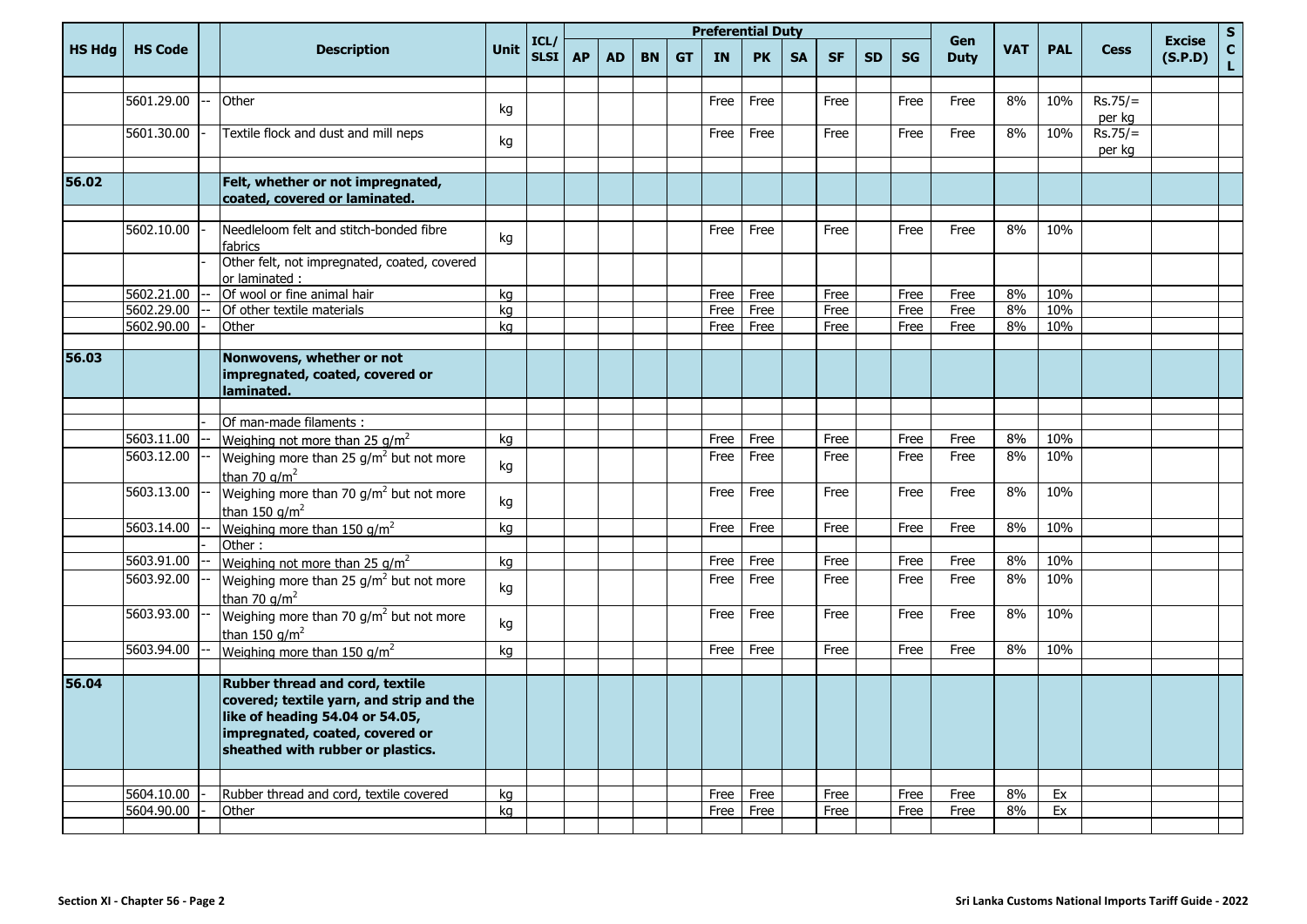|               |                |                                                                                                                                                                                                                    | Unit |                           |           |           |           |           |      | <b>Preferential Duty</b> |           |           |           |           |                                  |            |             |                                |                    | $\mathsf{s}$ |
|---------------|----------------|--------------------------------------------------------------------------------------------------------------------------------------------------------------------------------------------------------------------|------|---------------------------|-----------|-----------|-----------|-----------|------|--------------------------|-----------|-----------|-----------|-----------|----------------------------------|------------|-------------|--------------------------------|--------------------|--------------|
| <b>HS Hdg</b> | <b>HS Code</b> | <b>Description</b>                                                                                                                                                                                                 |      | ICL/<br>SLSI <sup> </sup> | <b>AP</b> | <b>AD</b> | <b>BN</b> | <b>GT</b> | IN.  | <b>PK</b>                | <b>SA</b> | <b>SF</b> | <b>SD</b> | <b>SG</b> | Gen<br><b>VAT</b><br><b>Duty</b> | <b>PAL</b> | <b>Cess</b> | <b>Excise</b><br>(S.P.D)       | $\mathbf{C}$<br>L. |              |
| 56.05         | 5605.00.00     | Metallised yarn, whether or not gimped,<br>being textile yarn, or strip or the like of<br>heading 54.04 or 54.05, combined with<br>metal in the form of thread, strip or<br>powder or covered with metal.          | kg   |                           |           |           |           |           | Free | Free                     |           | Free      |           | Free      | Free                             | 8%         | Ex          |                                |                    |              |
| 56.06         | 5606.00.00     | Gimped yarn, and strip and the like of<br>heading 54.04 or 54.05, gimped (other<br>than those of heading 56.05 and<br>gimped horsehair yarn); chenille yarn<br>(including flock chenille yarn); loop<br>wale-yarn. | kg   |                           |           |           |           |           | Free | Free                     |           | Free      |           | Free      | Free                             | 8%         | Ex          |                                |                    |              |
| 56.07         |                | Twine, cordage, ropes and cables,<br>whether or not plaited or braided and<br>whether or not impregnated, coated,<br>covered or sheathed with rubber or<br>$plastics (+).$                                         |      |                           |           |           |           |           |      |                          |           |           |           |           |                                  |            |             |                                |                    |              |
|               |                |                                                                                                                                                                                                                    |      |                           |           |           |           |           |      |                          |           |           |           |           |                                  |            |             |                                |                    |              |
|               |                | Of sisal or other textile fibres of the genus<br>Agave:                                                                                                                                                            |      |                           |           |           |           |           |      |                          |           |           |           |           |                                  |            |             |                                |                    |              |
|               | 5607.21.00     | Binder or baler twine                                                                                                                                                                                              | kg   |                           |           |           |           |           |      |                          |           |           |           |           | 15%                              | 8%         | 10%         | 10%                            |                    |              |
|               | 5607.29.00     | Other                                                                                                                                                                                                              | kg   |                           |           |           |           |           |      |                          |           |           |           |           | Free                             | 8%         | Ex          |                                |                    |              |
|               |                | Of polyethylene or polypropylene :                                                                                                                                                                                 |      |                           |           |           |           |           |      |                          |           |           |           |           |                                  |            |             |                                |                    |              |
|               | 5607.41.00     | Binder or baler twine                                                                                                                                                                                              | kg   |                           |           |           |           |           |      |                          |           |           |           |           | 15% or<br>Rs. 43/-<br>per kg     | 8%         | 10%         | 20% or<br>$Rs.43/=$<br>per kg  |                    |              |
|               | 5607.49        | Other:                                                                                                                                                                                                             |      |                           |           |           |           |           |      |                          |           |           |           |           |                                  |            |             |                                |                    |              |
|               | 5607.49.10     | Imported for the manufacture of fishing nets                                                                                                                                                                       | kg   |                           |           |           |           |           |      | Free                     |           |           |           |           | 10% or<br>Rs. 44/-<br>per kg     | 8%         | 10%         |                                |                    |              |
|               | 5607.49.90     | -- Other                                                                                                                                                                                                           | kg   |                           |           |           |           |           |      | Free                     |           |           |           |           | 15% or<br>Rs. 43/-<br>per kg     | 8%         | 10%         | 20% or<br>$Rs.43/=$<br>per kg  |                    |              |
|               | 5607.50        | Of other synthetic fabres :                                                                                                                                                                                        |      |                           |           |           |           |           |      |                          |           |           |           |           |                                  |            |             |                                |                    |              |
|               | 5607.50.10     | --- Imported for the manufacture of fishing nets                                                                                                                                                                   | kg   |                           |           |           |           |           |      |                          |           |           |           |           | 10% or<br>Rs. 44/-<br>per kg     | 8%         | 10%         |                                |                    |              |
|               | 5607.50.90     | -- Other                                                                                                                                                                                                           | kg   |                           |           |           |           |           |      |                          |           |           |           |           | 15% or<br>Rs.112/-<br>per kg     | 8%         | 10%         | 20% or<br>$Rs.112/=$<br>per kg |                    |              |
|               | 5607.90        | Other:                                                                                                                                                                                                             |      |                           |           |           |           |           |      |                          |           |           |           |           |                                  |            |             |                                |                    |              |
|               | 5607.90.10     | Imported for the manufacture of fishing nets                                                                                                                                                                       | kg   |                           |           |           |           |           |      | Free                     |           |           |           | Free      | Free                             | 8%         | 10%         |                                |                    |              |